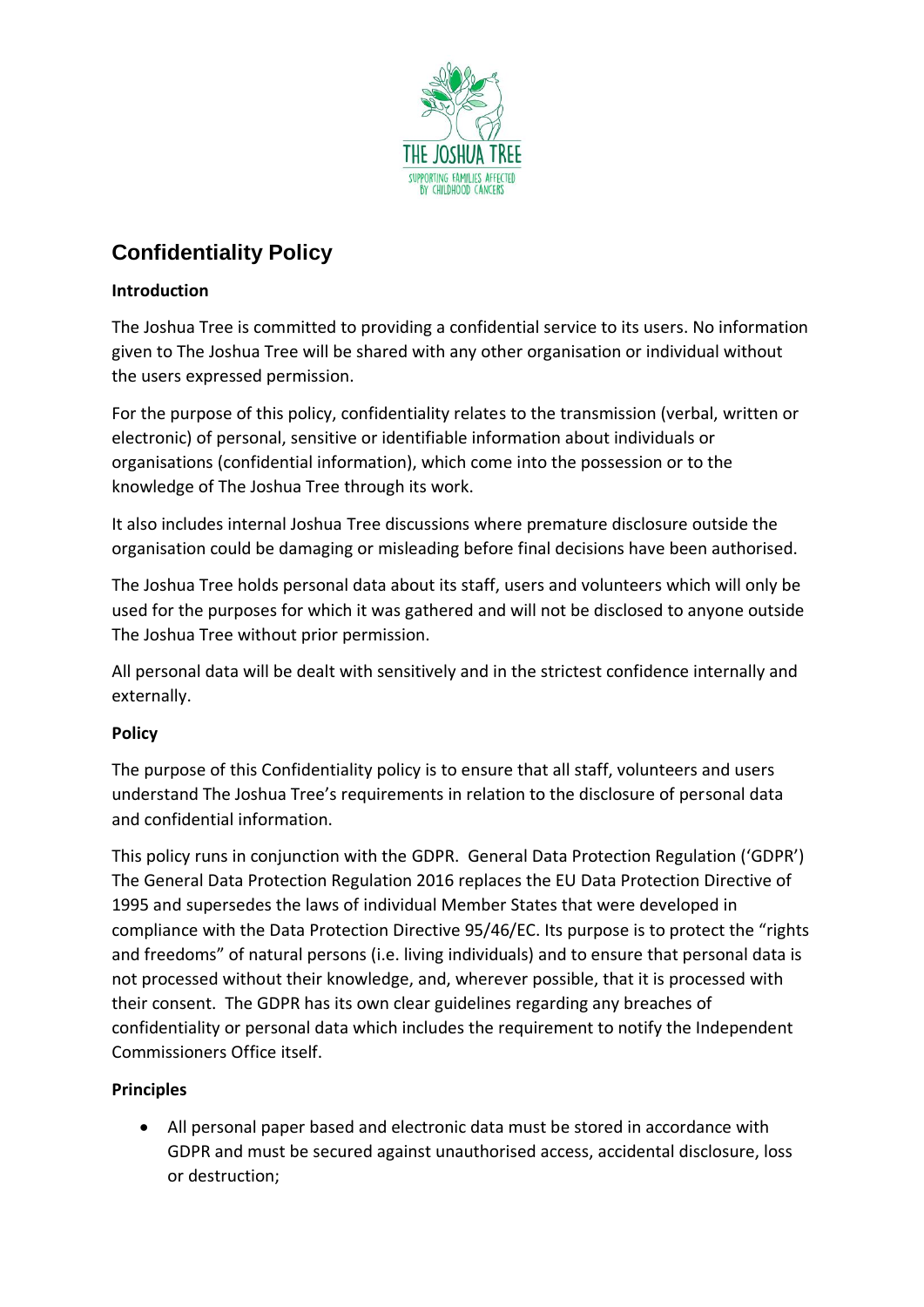

• All personal paper-based and electronic data must only be accessible to those individuals authorised to have access.

### **Breaches of Confidentiality**

The Joshua Tree recognises that occasions may arise where individual an employee or volunteer feels they need to breach confidentiality. Confidential or sensitive information relating to an individual may be divulged where there is a risk of danger to the individual, a volunteer or employee, or the public at large, or where it is against the law to withhold it. In these circumstances, information may be divulged by the CEO to external agencies e.g. police or social services on a need to know basis.

Where a worker feels confidentiality should be breached the following steps will be taken:

- The worker should raise the matter immediately with their line manager and the CEO in line with the Raising a Concern Policy;The procedure outlined in the Raising a Conern Policy will be followed please refer to this policy.
- The individual must discuss with the line manager and the CEO the issues involved in the case and explain why they feel confidentiality should be breached and what would be achieved by breaching confidentiality. The line manager should take a written note of this discussion;
- The line manager and the CEO are responsible for discussing with the individual what options are available in each set of circumstances;
- The CEO is responsible for making a decision on whether confidentiality should be breached. If the CEO decides that confidentiality is to be breached then they should take the following steps:
	- $\triangleright$  The CEO should contact the Chair of Trustees in the first instance or another member of the Trustees. The CEO should brief the Chair / Trustee on the full facts of the case, ensuring they do not breach confidentiality in doing so. The CEO should seek authorisation to breach confidentiality from the Chair / Trustee;
	- $\triangleright$  If the Chair / Trustee agrees to breach confidentiality, a full written report on the case should be made and any action agreed undertaken. The CEO is responsible for ensuring that all activities are actioned;
	- $\triangleright$  If the Chair / Trustee does not agree to breach confidentiality then this is the final decision of The Joshua Tree.

#### **Ensuring the Effectiveness of this Policy**

All Trustees will receive a copy of this confidentiality policy. Existing and new employees or volunteers will be introduced to this policy via induction and training. This policy will be reviewed bi-annually and amendments will be proposed and agreed by the Trustees.